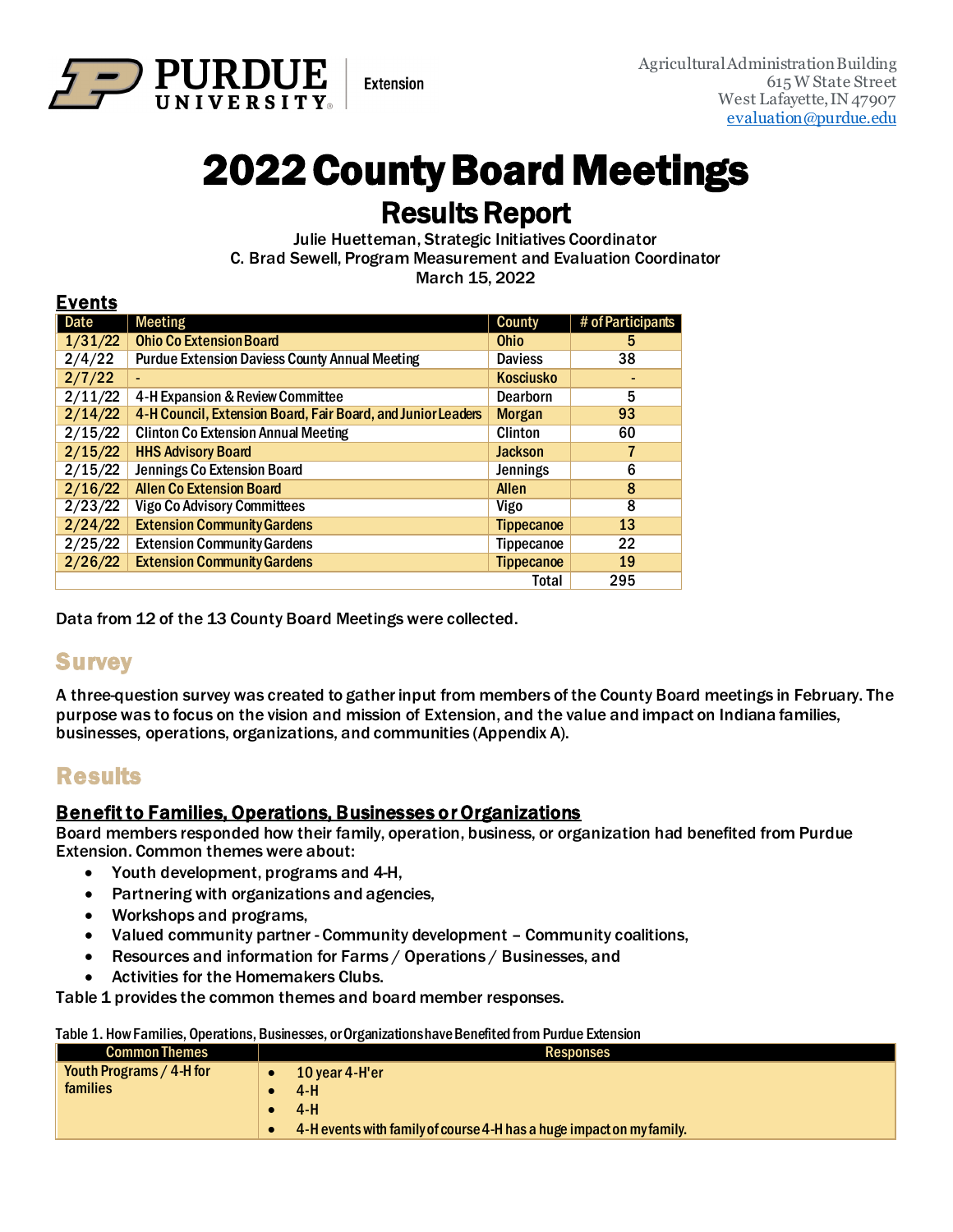

|                                | 4-H has helped our daughter learn about finishing tasks and organization. Summer Kid Workshop is the                                                                                      |
|--------------------------------|-------------------------------------------------------------------------------------------------------------------------------------------------------------------------------------------|
|                                | best!!                                                                                                                                                                                    |
|                                | 4-H member, leader<br>$\bullet$                                                                                                                                                           |
|                                | 4-H programs<br>$\bullet$                                                                                                                                                                 |
|                                | $4 - H$<br>$\bullet$                                                                                                                                                                      |
|                                | 4-H: basic life skills, leadership, responsibility.                                                                                                                                       |
|                                | All 3 of my sons participated in 4H from mini-4H through senioryear in High School. In addition, they                                                                                     |
|                                | participated in summer camps and summer Campus-based sessions - I don't remember the name of the                                                                                          |
|                                | sessions. They each learned leadership skills and met many friends through these experiences.                                                                                             |
|                                | All six of our sons have been involved in 4-H. The oldest 5 completed all 10 years, with one left to                                                                                      |
|                                | complete. All have learned about many subjects through projects, as well as experiencing positive                                                                                         |
|                                | community involvement.                                                                                                                                                                    |
|                                | CCEH and 4-H - Child in 4-H - skill building/life skills<br>$\bullet$                                                                                                                     |
|                                | Education through 4-H programs (many!) for sons, (and me). Experiences through 4-H and Extension<br>$\bullet$                                                                             |
|                                | programs.                                                                                                                                                                                 |
|                                | It has provided our family opportunity to spend more time together thru 4-H projects and activities.<br>$\bullet$                                                                         |
|                                | Kids Summer Wkshp - Student Leadership<br>$\bullet$                                                                                                                                       |
|                                | kids took classes<br>$\bullet$                                                                                                                                                            |
|                                | Learning to Lead - all three sons participated! Great information and opportunity to grow as citizens.<br>$\bullet$<br><b>COACH Kids! Friends for Life</b>                                |
|                                | Many topics that are no longer in school curriculums are found through PE. Because of PE, my mom got<br>$\bullet$                                                                         |
|                                | into quilting, my daughter has a love of cooking from time spent in 4-H.                                                                                                                  |
|                                | My children have benefited from the extension office in the form of 4H. My oldest 2 received several<br>$\bullet$                                                                         |
|                                | opportunities due to their involvement, both from scholarships and job opportunities. My youngest 2                                                                                       |
|                                | have received valuable life lessons from their livestock projects and what it has offered them as future                                                                                  |
|                                | careers.                                                                                                                                                                                  |
|                                | My family has benefitted directly by my son participating in two 4-H programs, both of which were very<br>$\bullet$                                                                       |
|                                | professionally run, very educational, and very enjoyable.                                                                                                                                 |
|                                | Our children had great experiences through 4-H. While now grown adults, they remember these<br>$\bullet$                                                                                  |
|                                | rewarding experiences. Priorto 2015, largely through 4H and Youth Development in the local 4-H and                                                                                        |
|                                | Junior Leaders organization.                                                                                                                                                              |
|                                | Positive development of youth in 4-H.<br>$\bullet$                                                                                                                                        |
|                                | <b>Purdue Extension tutoring, Summer Kids Camps</b><br>$\bullet$                                                                                                                          |
|                                | We have been involved in 4-H all of my life. I participated as a child and now our kids do.<br>$\bullet$                                                                                  |
|                                | Yes, Learning to Lead, 4-H<br>$\bullet$                                                                                                                                                   |
|                                | Yes, my students benefit from Purdue Extension.<br>$\bullet$                                                                                                                              |
|                                | youth programming<br>$\bullet$                                                                                                                                                            |
| Partnering with Organizations, | As the executive director of Decatur County's Recycling District, I partner with their extension and soil<br>$\bullet$                                                                    |
| <b>Agencies</b>                | and water district to bring programming to that community. I know that JC's extension works in                                                                                            |
|                                | partnership with other organizations to bring programming to our county as well!                                                                                                          |
|                                | At Soil and Water, we have an Ag Dept that has blossomed the past couple of years and Purdue                                                                                              |
|                                | Extension is a resource that we can partner with for support.                                                                                                                             |
|                                | In my community work (Health Dept) Purdue Extension has been invaluable-I refer people to trainings                                                                                       |
|                                | and programs all the time.                                                                                                                                                                |
|                                | Organization, DNR - partners with SEPAC. Tree plantings and providing land owners information. DNR<br>$\bullet$                                                                           |
|                                | rely on Purdue for information. Forestry and Natural Resources is a good as well, we are in contact with<br>them sometimes on a daily basis.                                              |
|                                |                                                                                                                                                                                           |
|                                | Our family relies on farm revenue and our veterinary clinic relies on Purdue Extension to reach out to<br>$\bullet$<br>farmers. Purdue Extension helps the whole community come together. |
|                                | Partnering with lvy Tech to offer high school and middle school student opportunities to experience<br>$\bullet$                                                                          |
|                                | college and health care.                                                                                                                                                                  |
|                                | Partnership with organization, on many levels spanning from community/capacity building to direct<br>$\bullet$                                                                            |
|                                | programming                                                                                                                                                                               |
|                                | Purdue Extension helps our organization by providing information about agriculture and how to help the<br>$\bullet$                                                                       |
|                                | soil, water, and other elements.                                                                                                                                                          |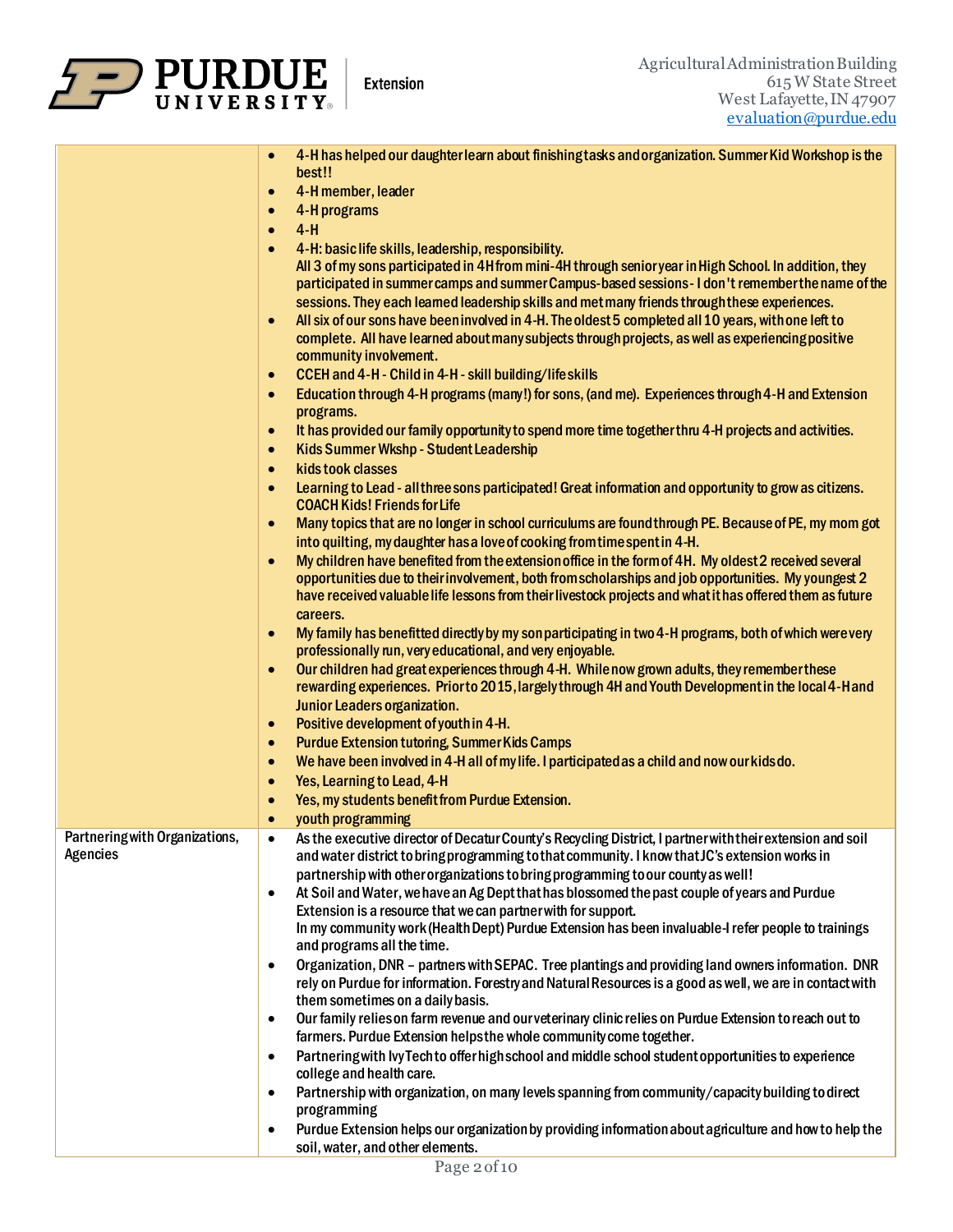

|                               | Purdue Extension is a great partner for the Recycling Center. Having a booth at the 4-H Fair and<br>$\bullet$<br>programs at Ag Day is a great way to help us educate the public on waste, recycling, and composting.<br>Support for Morgan County Beef Cattle Assoc.<br>$\bullet$<br>WIC participants and staff have greatly benefited from collaboration with Purdue Extension. Purdue<br>$\bullet$<br>Extension has provided nutrition education for our clients, as well as recipes and additional resources<br>within the community. Having Purdue Extension attend our Farmer's Market days has been so beneficial.<br>Yes. The Lawrenceburg Public Library District considers the Extension Service a PARTNER in all things<br>$\bullet$<br>education We even use it for staff development.<br>Yes. We have funded Purdue Extension programs in the community through our non-profit.<br>$\bullet$<br>Yes. They have done programs at our organization.<br>$\bullet$<br>YWCA is very thankful to the Purdue Extension for allowing us to use their office space to meet with<br>$\bullet$<br>clients and hold our support group. |
|-------------------------------|-----------------------------------------------------------------------------------------------------------------------------------------------------------------------------------------------------------------------------------------------------------------------------------------------------------------------------------------------------------------------------------------------------------------------------------------------------------------------------------------------------------------------------------------------------------------------------------------------------------------------------------------------------------------------------------------------------------------------------------------------------------------------------------------------------------------------------------------------------------------------------------------------------------------------------------------------------------------------------------------------------------------------------------------------------------------------------------------------------------------------------------------|
| <b>Workshops and programs</b> | Benefited from having opportunities to be involved with outdoor projects like community gardening,<br>$\bullet$<br>Master Gardener training, and 4-H. Received education on topics like gardening, reducing chemicals,<br>dying fabric, and canning. Through programs increased their love for being outdoors, finding good<br>healthy family activities, building friendships, and networking.<br>Classes for young children's development for new mothers.<br>$\bullet$<br>education<br>$\bullet$<br>Got to guest speak at the beef house to a group of Vermillion County leaders that went through a<br>$\bullet$                                                                                                                                                                                                                                                                                                                                                                                                                                                                                                                    |
|                               | leadership development program put on by Purdue Extension<br>Horticulture education, advice and connections especially. New forever friends through the Master<br>$\bullet$<br>Gardener program. Plants (and advice) through Master Gardener plant sales and 4-H plant sales.<br>Opportunities to productively volunteer in my community.                                                                                                                                                                                                                                                                                                                                                                                                                                                                                                                                                                                                                                                                                                                                                                                               |
|                               | I have participated in the Community Leadership Program and a part of the Community Advisory<br>$\bullet$<br><b>Committee.</b><br>I took the Master Gardener class and I have enjoyed the projects the group completes around the area<br>$\bullet$<br>and especially at the fairgrounds.                                                                                                                                                                                                                                                                                                                                                                                                                                                                                                                                                                                                                                                                                                                                                                                                                                               |
|                               | Lessons - in person-sharing with other participants<br>$\bullet$                                                                                                                                                                                                                                                                                                                                                                                                                                                                                                                                                                                                                                                                                                                                                                                                                                                                                                                                                                                                                                                                        |
|                               | Our farm has also used many articles and Zoom educational opportunities for improving livestock and<br>$\bullet$<br>forage.                                                                                                                                                                                                                                                                                                                                                                                                                                                                                                                                                                                                                                                                                                                                                                                                                                                                                                                                                                                                             |
|                               | yes, workshops<br>$\bullet$                                                                                                                                                                                                                                                                                                                                                                                                                                                                                                                                                                                                                                                                                                                                                                                                                                                                                                                                                                                                                                                                                                             |
| Valued community partner      | As an organization, we look to PCRD for data often.<br>$\bullet$                                                                                                                                                                                                                                                                                                                                                                                                                                                                                                                                                                                                                                                                                                                                                                                                                                                                                                                                                                                                                                                                        |
| <b>Community development</b>  | Benefited from Purdue Extension managed community gardening opportunities and the ability to grow<br>$\bullet$<br>fresh produce for better nutrition at home. Benefited from programs like Master Gardener training, 4-H<br>and home landscaping care. Used publications and websites aligned with horticultural ventures.<br>Participating in programs from youth to being a grandma. Through the community gardens, families have<br>skills building activities and an exercise routine outside of the house.                                                                                                                                                                                                                                                                                                                                                                                                                                                                                                                                                                                                                         |
|                               | I have worked with Purdue Extension through my work and have come to rely on the staff for valuable<br>٠                                                                                                                                                                                                                                                                                                                                                                                                                                                                                                                                                                                                                                                                                                                                                                                                                                                                                                                                                                                                                                |
|                               | input to community issues. They do a good job of bringing together many other organizations to work<br>together to problem solve or create programs.                                                                                                                                                                                                                                                                                                                                                                                                                                                                                                                                                                                                                                                                                                                                                                                                                                                                                                                                                                                    |
|                               | Indirectly, we have benefitted by having a community that is safer, healthier and better educated, thanks<br>$\bullet$<br>to Allen County Purdue Extension.                                                                                                                                                                                                                                                                                                                                                                                                                                                                                                                                                                                                                                                                                                                                                                                                                                                                                                                                                                             |
|                               | Purdue Extension has been instrumental in Jackson County for the work with our health coalition, Healthy<br>$\bullet$<br>Jackson County. With Purdue's involvement, we have been able to host multiple community<br>conversations and complete a CHIP (Community Health Improvement Plan) set up goals and objectives<br>and now we are obtaining grants with Purdue's help to implement the CHIP.                                                                                                                                                                                                                                                                                                                                                                                                                                                                                                                                                                                                                                                                                                                                      |
|                               | Purdue Extension is a valuable community partner. They are willing to step up to address community<br>$\bullet$                                                                                                                                                                                                                                                                                                                                                                                                                                                                                                                                                                                                                                                                                                                                                                                                                                                                                                                                                                                                                         |
|                               | needs.<br>Purdue Extension is a valuable community partner. They are willing to step up to address community<br>$\bullet$                                                                                                                                                                                                                                                                                                                                                                                                                                                                                                                                                                                                                                                                                                                                                                                                                                                                                                                                                                                                               |
|                               | needs.                                                                                                                                                                                                                                                                                                                                                                                                                                                                                                                                                                                                                                                                                                                                                                                                                                                                                                                                                                                                                                                                                                                                  |
|                               | Schneck and Healthy Jackson County (HJC) benefit from Purdue Extension's education and leadership in<br>$\bullet$<br>Jackson County. Molly Marshall was instrumental in leading community conversations during the                                                                                                                                                                                                                                                                                                                                                                                                                                                                                                                                                                                                                                                                                                                                                                                                                                                                                                                      |
|                               | development of our county's first Community Health Improvement Plan (CHIP). Her leadership and                                                                                                                                                                                                                                                                                                                                                                                                                                                                                                                                                                                                                                                                                                                                                                                                                                                                                                                                                                                                                                          |
|                               | facilitation skills along with her background as a Registered Dietitian are vital to our HJC Improving<br>Nutrition Workgroup. Additionally, herskills as an educator provide valuable education to many                                                                                                                                                                                                                                                                                                                                                                                                                                                                                                                                                                                                                                                                                                                                                                                                                                                                                                                                |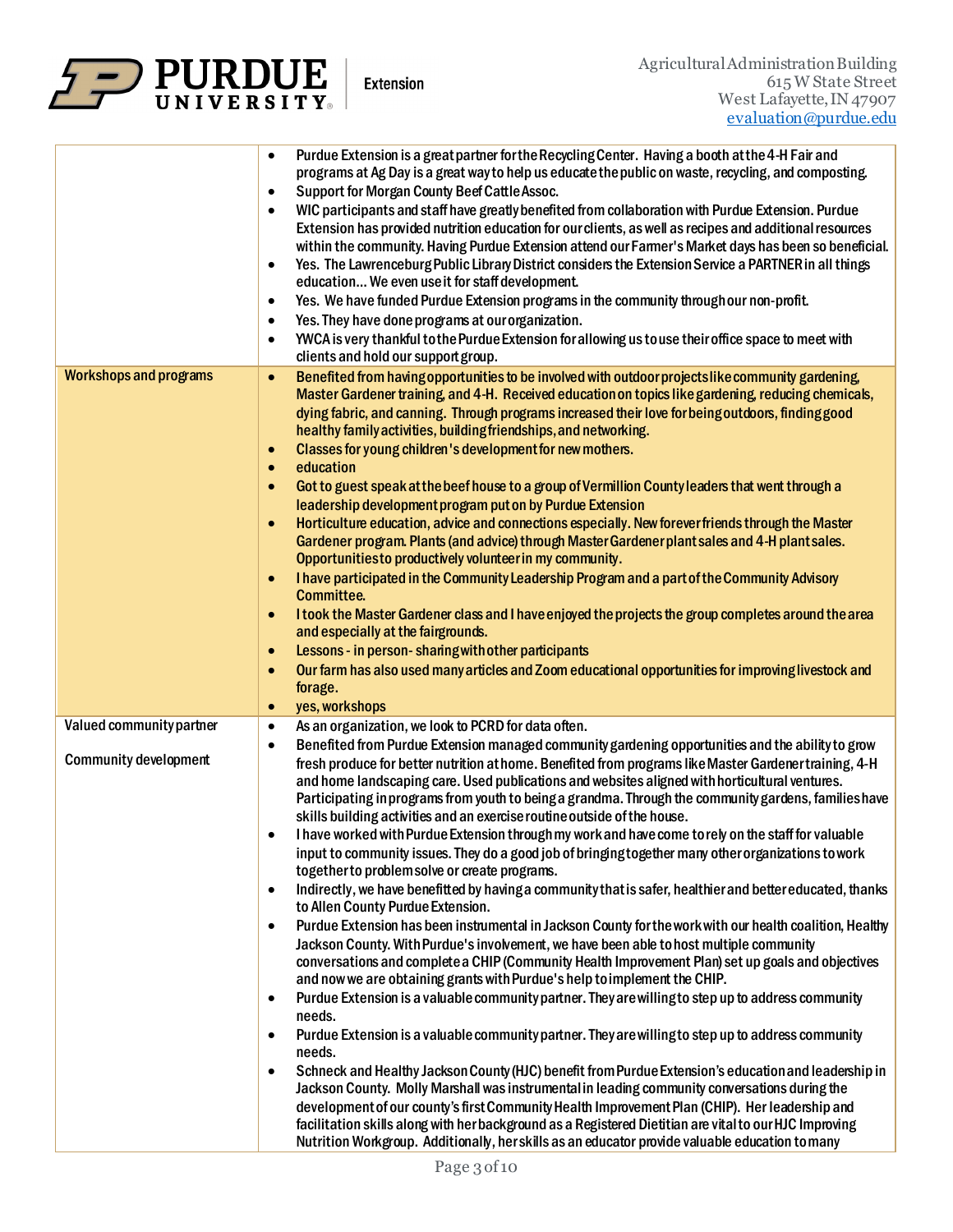

**Extension** 

|                                                                | members of our community. HJC has grown by over 25 community partners in the last two years with<br>greater engagement than ever. Molly has been an important member of the Hispanic Health Taskforce<br>formed in May 2021 in response to the COVID-19 pandemic. She has been involved in COVID-19<br>mitigation efforts with this population as well as the organization of COVID-19 vaccination clinics for the<br>Spanish and Chuj-speaking members of our community. This Taskforce has begun the important work of<br>developing trust with the Hispanic community and started breaking down the barriers they have to<br>accessing healthcare and other important services. Additionally, the Taskforce is working to bring<br>cultural competence training to our community, and Molly continually shares valuable ideas and Purdue<br>Extension resources to these planning discussions. I cannot stress enough that all of the HJC work is a<br>true team effort. No single organization "owns" the work or gets to take all the credit. By working<br>together and collaborating, we all win. Molly and Purdue Extension share this spirit of collaboration, and<br>I am extremely thankful for their many forms of support of Healthy Jackson County.<br>Today, I've participated in many Community Development activities, including Leadership Daviess<br>$\bullet$<br>County, which opened my eyes to the expanse and varieties of business in Daviess County. Continuing<br>contact with our educators keeps me informed of other issues and activities in our county. |
|----------------------------------------------------------------|----------------------------------------------------------------------------------------------------------------------------------------------------------------------------------------------------------------------------------------------------------------------------------------------------------------------------------------------------------------------------------------------------------------------------------------------------------------------------------------------------------------------------------------------------------------------------------------------------------------------------------------------------------------------------------------------------------------------------------------------------------------------------------------------------------------------------------------------------------------------------------------------------------------------------------------------------------------------------------------------------------------------------------------------------------------------------------------------------------------------------------------------------------------------------------------------------------------------------------------------------------------------------------------------------------------------------------------------------------------------------------------------------------------------------------------------------------------------------------------------------------------------------------------------------------------------------------------|
| Farms / Operations /<br><b>Businesses</b>                      | Ag Extension helped answer bug-related questions related to garden and crop issues.<br>$\bullet$<br>ANRE with their training opportunities help us locally continue our education and keep our license<br>$\bullet$<br>through PARP trainings.<br>Chemical and pest applicator programs/training<br>$\bullet$<br>Education pieces for NEPAC, farm show, etc.<br>$\bullet$<br>Extension has helped our family farm business with setting fair cash rental rates with our landowners as<br>$\bullet$<br>well as helped in our overall strategic planning.<br>Live on a farm<br>$\bullet$<br>soil testing<br>$\bullet$                                                                                                                                                                                                                                                                                                                                                                                                                                                                                                                                                                                                                                                                                                                                                                                                                                                                                                                                                                    |
| Resource / Information                                         | educational resources<br>$\bullet$<br>Great information on gardening plus shrubs and trees. IS of weeds too. (I imagine farms also benefit<br>٠<br>from info.)<br>Great resource for Ag<br>$\bullet$<br>It provides educational information for the community.<br>٠<br>I've called for information from the extension agent and received good info.<br>$\bullet$<br>Yes. I have a cow/calf operation. The Extension Office hashelped me in knowledge and information with<br>٠<br>forages, soil sampling, hay sampling. Helpful staff always available to help. If they don't have the<br>information, they know where to goto find it.                                                                                                                                                                                                                                                                                                                                                                                                                                                                                                                                                                                                                                                                                                                                                                                                                                                                                                                                                |
| <b>Homemakers</b>                                              | Extension Homemaker, worked in the office here for 6+years<br>$\bullet$<br>Extension Homemakers-100 years of local club (Forest Twp)<br>$\bullet$<br>I also like the Home Extension programs offered.<br>$\bullet$<br>Joined the Home Ec program and have leamed quite a lot<br>$\bullet$<br>My years in Home Economics Extension Club<br>Yes, my Homemakers group all does. Great program, conference.<br>$\bullet$                                                                                                                                                                                                                                                                                                                                                                                                                                                                                                                                                                                                                                                                                                                                                                                                                                                                                                                                                                                                                                                                                                                                                                   |
| <b>Purdue Extension connects</b><br>people to others/resources | Friends, networking<br>$\bullet$<br>Met more people<br>$\bullet$<br>Yes - I've had several projects that I've worked on where Purdue Extension has aided in making<br>$\bullet$<br>connections to rural community members.                                                                                                                                                                                                                                                                                                                                                                                                                                                                                                                                                                                                                                                                                                                                                                                                                                                                                                                                                                                                                                                                                                                                                                                                                                                                                                                                                             |
| <b>Hear about Extension via</b><br>marketing/newspaper         | Purdue Extension is an organization I hear about quite often in Martinsville/Morgan County. From<br>$\bullet$<br>hearing on the radio to reading in the newspaper.                                                                                                                                                                                                                                                                                                                                                                                                                                                                                                                                                                                                                                                                                                                                                                                                                                                                                                                                                                                                                                                                                                                                                                                                                                                                                                                                                                                                                     |
| <b>Other</b>                                                   | I haven't had any direct business from Purdue Extension and not really sure what services they offer.<br>$\bullet$<br>Our family has not been involved with the Purdue Extension in the past and I'm unsure of the benefits my<br>$\bullet$<br>company has received.                                                                                                                                                                                                                                                                                                                                                                                                                                                                                                                                                                                                                                                                                                                                                                                                                                                                                                                                                                                                                                                                                                                                                                                                                                                                                                                   |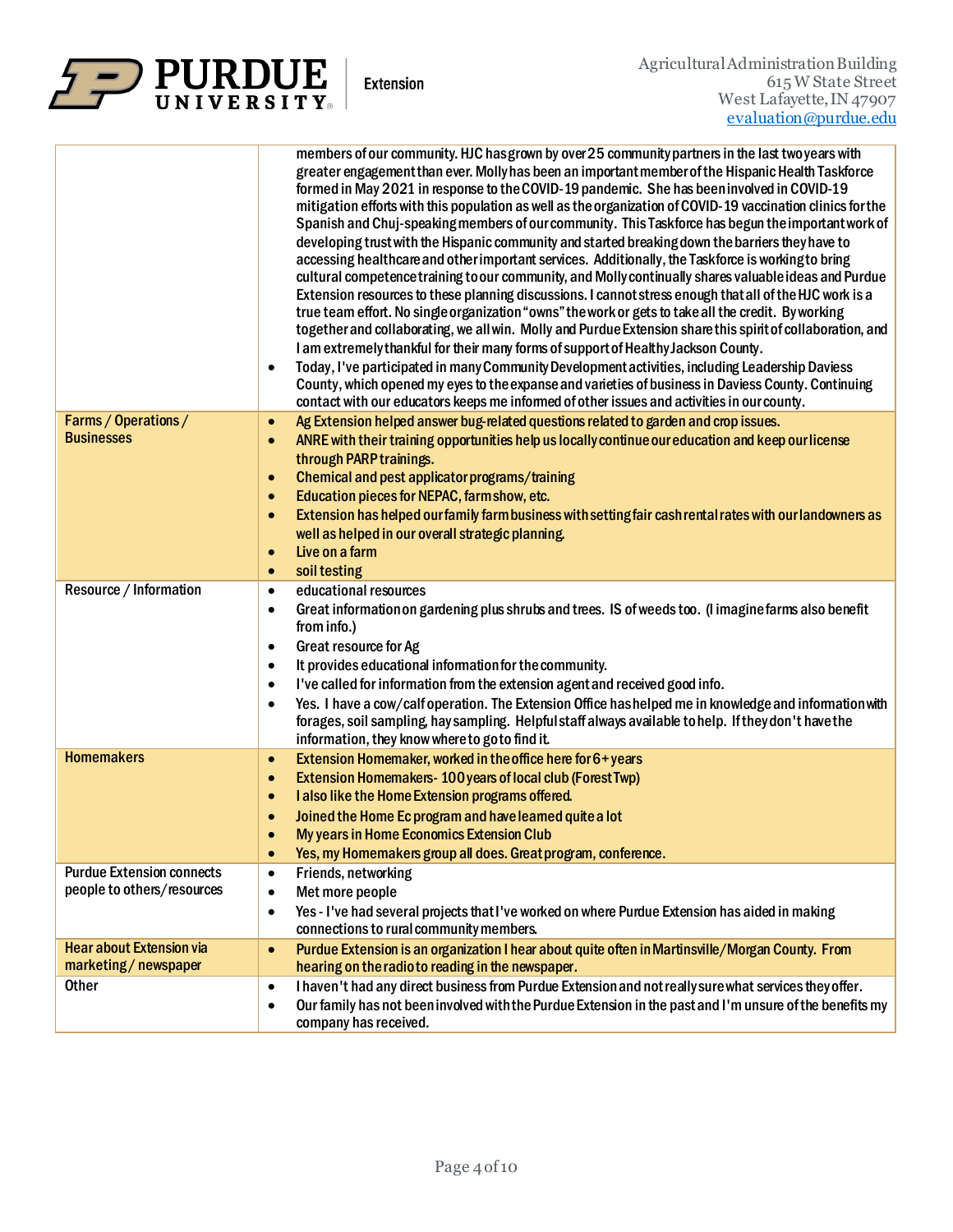

#### Impacts to Communities

Board members shared how their communities have been impacted by Purdue Extension and common themes were:

- Extension is a resource to the community,
- Education,
- Youth development, and
- Leadership.

Table 2 provides the common themes and board member responses.

#### Table 2. How Communities Have Been Impacted by Purdue Extension

| <b>Common Themes</b>             | <b>Responses</b>                                                                                                                                                                                                                                                                                                                                                                                                                                                                                                                                                                                                                                                                                                                                                                                                                                                                                                                                                                                                                                                                                                                                                                                                                               |
|----------------------------------|------------------------------------------------------------------------------------------------------------------------------------------------------------------------------------------------------------------------------------------------------------------------------------------------------------------------------------------------------------------------------------------------------------------------------------------------------------------------------------------------------------------------------------------------------------------------------------------------------------------------------------------------------------------------------------------------------------------------------------------------------------------------------------------------------------------------------------------------------------------------------------------------------------------------------------------------------------------------------------------------------------------------------------------------------------------------------------------------------------------------------------------------------------------------------------------------------------------------------------------------|
| <b>Resource to the community</b> | For the school corporation, we have been able to use the resources provided by Purdue Extension to<br>$\bullet$<br>share with our families. Food assistance brochure, financial classes both in the school system and in the<br>community are beneficial. Co-parenting classes and mental health resources are all information we can<br>use and provided to us by Purdue Extension. It is a challenge to get resources into hands of family<br>members, and Purdue Extension is a good partner to help with that.<br>Helped our Hispanic community feel like they are welcome and can contribute to our community.<br>$\bullet$<br>Jackson County's CHIP was completed in May 2021, and this serves as our health coalition's strategic<br>$\bullet$<br>plan. It outlines our work plan to address the most pressing health needs in the community. Having a<br>clear plan has made our coalition and community more competitive for grant funds. Since it was<br>completed, we have received over \$170,000 in grant funds that will directly impact health programming<br>in our community. Without Purdue Extension's leadership in the coalition and contribution to grant<br>writing, our community would not have received those funds. |
|                                  | Our clients have been using their services.<br>$\bullet$<br>Our community is safer thanks to programs like the ServSafe program to train restaurant workers;<br>$\bullet$<br>healthier because of programs like the slow-cooker cooking classes that help working people avoid<br>feeding their families fast food; a better, safer and healthier place to live thanks to their work with the<br>Active Transportation Coalition, which makes our streets and sidewalks safer, and has a better future<br>thanks to 4-H leadership programs preparing our youth and introducing them to careers they may never<br>have imagined they could be part of, such as robotics.                                                                                                                                                                                                                                                                                                                                                                                                                                                                                                                                                                       |
|                                  | Our Extension staff work very diligently to continually assess the state of Daviess County and to develop<br>$\bullet$<br>initiatives and programs in response to identified needs. We are reaching underserved communities,<br>promoting best practices in agriculture, developing leadership among youth and adults, and<br>undoubtedly many other areas that are not publicized but are making a positive difference.<br>People of all ages have been positively influenced with the available knowledge and opportunities the<br>$\bullet$<br><b>Extension Service provides.</b>                                                                                                                                                                                                                                                                                                                                                                                                                                                                                                                                                                                                                                                           |
|                                  | Practical resources to meet the needs of the community.<br>$\bullet$                                                                                                                                                                                                                                                                                                                                                                                                                                                                                                                                                                                                                                                                                                                                                                                                                                                                                                                                                                                                                                                                                                                                                                           |
|                                  | Provided information for community growth and development.<br>$\bullet$                                                                                                                                                                                                                                                                                                                                                                                                                                                                                                                                                                                                                                                                                                                                                                                                                                                                                                                                                                                                                                                                                                                                                                        |
|                                  | Purdue Extension gets our community involved through amazing programs.<br>$\bullet$<br>Purdue Extension has always been a resource for our community programming and positive involvement<br>$\bullet$<br>for our youth.                                                                                                                                                                                                                                                                                                                                                                                                                                                                                                                                                                                                                                                                                                                                                                                                                                                                                                                                                                                                                       |
|                                  | Purdue Extension has taken the lead on addressing identified needs. They are collaborative and a strong<br>$\bullet$<br>community partner.                                                                                                                                                                                                                                                                                                                                                                                                                                                                                                                                                                                                                                                                                                                                                                                                                                                                                                                                                                                                                                                                                                     |
|                                  | Purdue helps build communities, gives age-appropriate activities, helps with food insecurities, and<br>$\bullet$<br>socializing for older adults. Purdue sets standards for growing vegetables and the education to help<br>problem solve.                                                                                                                                                                                                                                                                                                                                                                                                                                                                                                                                                                                                                                                                                                                                                                                                                                                                                                                                                                                                     |
|                                  | The Extension office has a lot of great programs for students and adults from money management to<br>$\bullet$<br>stress management. They are a great resource for social service agencies.                                                                                                                                                                                                                                                                                                                                                                                                                                                                                                                                                                                                                                                                                                                                                                                                                                                                                                                                                                                                                                                    |
|                                  | There are many programs that the extension offers that benefit the community's health and well-being.<br>$\bullet$<br>Valuable education to our youth through 4-H, helping educate the urban and suburban portions of our<br>$\bullet$<br>community with a flavor of ag, helping teach how to grow and sell quality food products at Jonnie May                                                                                                                                                                                                                                                                                                                                                                                                                                                                                                                                                                                                                                                                                                                                                                                                                                                                                                |
|                                  | farm, partnering with the city to assist in bringing quality food to our areas identified as food deserts.                                                                                                                                                                                                                                                                                                                                                                                                                                                                                                                                                                                                                                                                                                                                                                                                                                                                                                                                                                                                                                                                                                                                     |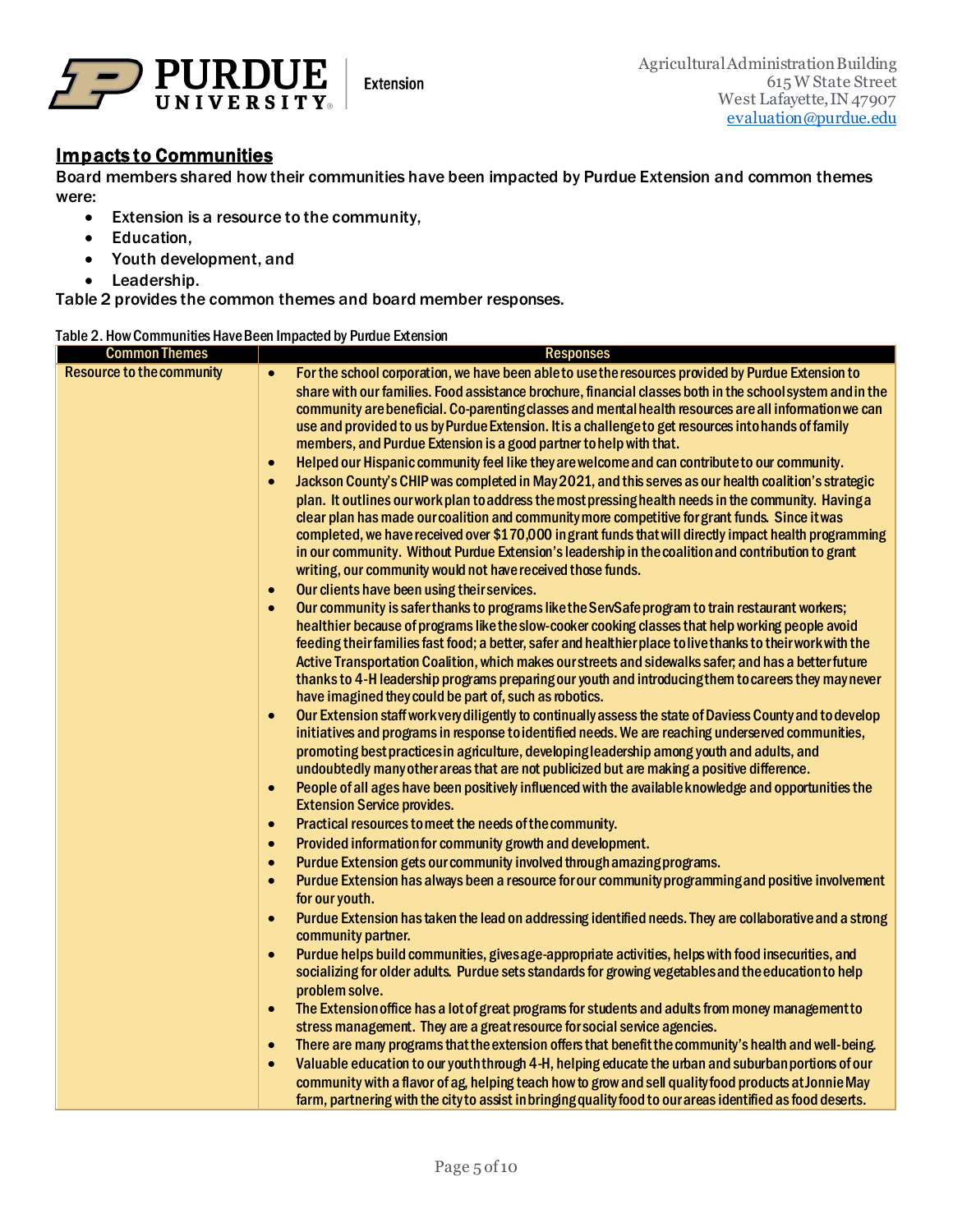

|                              | We see PE at community events, education programs all the way from Health education and STEM. PE                                                                                                                          |
|------------------------------|---------------------------------------------------------------------------------------------------------------------------------------------------------------------------------------------------------------------------|
|                              | offers Ag Day to all the 3rd graders in Dearborn County and educates them about agriculture and the<br>connection to their daily lives.                                                                                   |
|                              | Without a doubt, they have started to change lives of Fort Wayne citizens. The key project that comes to<br>$\bullet$                                                                                                     |
|                              | mind is the Johnnie Mae Farm. I know this project gets discussed frequently, but it is imperative to                                                                                                                      |
|                              | mention their partnership with local government and the knowledge they have brought to the table. They                                                                                                                    |
|                              | are addressing a key need and helping taxpayers at the same time.                                                                                                                                                         |
|                              | yes - very helpful to the community with the many programs that are offered<br>$\bullet$                                                                                                                                  |
| Education                    | A help to youth and older folks as well.<br>$\bullet$                                                                                                                                                                     |
|                              | Bringing university research and info to the people - making education and programs accessible.<br>$\bullet$                                                                                                              |
|                              | Community learning-educating public<br>$\bullet$                                                                                                                                                                          |
|                              | Education<br>$\bullet$                                                                                                                                                                                                    |
|                              | Education on horticulture, food safety, affordable food sources, opportunities to connect with others who<br>$\bullet$                                                                                                    |
|                              | share horticulture, agriculture, food safety interests.                                                                                                                                                                   |
|                              | learning<br>$\bullet$                                                                                                                                                                                                     |
|                              | Once again, 4-H is a huge benefit for many youth in our county. Youth from rural and town areas receive<br>$\bullet$                                                                                                      |
|                              | valuable life skills through 4-H.<br>Provide many educational opportunities to children of all ages as well as families.<br>$\bullet$                                                                                     |
|                              | Purdue Extension has demonstrated leadership within the community and provides excellent education<br>$\bullet$                                                                                                           |
|                              | and opportunities for those in Jackson County.                                                                                                                                                                            |
|                              | Yes, I think that they are helpful in helping non-agpeople with knowledge and skills. Like gardening and<br>$\bullet$                                                                                                     |
|                              | homemaking skills.<br>Youth Development: Girls on the Run, Captain Cash, Gardening Education, Livestock judging experience,<br>$\bullet$                                                                                  |
|                              | STEM Camps, Homemakers fill take home bags of food for needy students weekend meals.                                                                                                                                      |
|                              | Youth programs, healthy eating programs, walking program, identifying insects and plants<br>$\bullet$                                                                                                                     |
| <b>Youth development</b>     | $4-H$<br>$\bullet$                                                                                                                                                                                                        |
|                              | 4-H helps our kids get ready for "real" life! It also teaches kids to be responsible.<br>$\bullet$                                                                                                                        |
|                              | 4-H program<br>$\bullet$                                                                                                                                                                                                  |
|                              | Allowing a place for students to develop into strong leaders.<br>$\bullet$                                                                                                                                                |
|                              |                                                                                                                                                                                                                           |
|                              |                                                                                                                                                                                                                           |
|                              | I hear from parents that they are appreciative of Extension efforts, especially those with special needs<br>$\bullet$<br>students. Lot of people don't see everything Extension does. Your services don't go unnoticed to |
|                              | parents.                                                                                                                                                                                                                  |
|                              | In reflecting on your vision, "Transforming lives and livelihoods of Individuals" -- I think of your<br>$\bullet$                                                                                                         |
|                              | involvement with the youth and I say, "Thank you!"<br>$\bullet$                                                                                                                                                           |
|                              | Kids turn into members of our community that give back.<br>Purdue Extension helps kids and teaches them how to take care of our resources. Also, in the process of<br>$\bullet$                                           |
|                              | education, they make it fun for the kids.                                                                                                                                                                                 |
|                              | Purdue Extension in my community is most known for its involvement with 4H.                                                                                                                                               |
|                              | They offer so many great things to get kids involved.<br>$\bullet$                                                                                                                                                        |
|                              | We've been exposed to many new topics through 4-H projects including animals that we don't have of<br>$\bullet$                                                                                                           |
|                              | our own.                                                                                                                                                                                                                  |
|                              | <b>Youth development</b><br>$\bullet$                                                                                                                                                                                     |
| Leadership                   | As a father of 3 kids in 4-H, it really is a good thing, it impacts leadership - they are leaming it while they<br>٠                                                                                                      |
|                              | are young.                                                                                                                                                                                                                |
|                              | Exhibits at the fair, individuals go out in the public to show off their efforts.<br>$\bullet$                                                                                                                            |
|                              | <b>Grassroots Leadership</b><br>$\bullet$                                                                                                                                                                                 |
|                              | Kids involved in 4-H have the knowledge for leadership skills. It helps kids to stay out of trouble.<br>$\bullet$                                                                                                         |
| <b>Information/Resources</b> | Ability to have resources available on topics & specialist dealing in areas pf weed ID, livestock<br>$\bullet$                                                                                                            |
|                              | workshops and natural resource issues.                                                                                                                                                                                    |
|                              | Extension has something for everyone to get involved or seek out resources they may need.<br>$\bullet$                                                                                                                    |
|                              | soil testing garden, canning resources<br>$\bullet$                                                                                                                                                                       |
| <b>Community gardens</b>     | Everything: The garden at the fairgrounds is a great thing for the community. It is a learning thing for the<br>$\bullet$                                                                                                 |
|                              | community.<br>Johnnie Mae Farmis a great program that can involve all educators.<br>$\bullet$                                                                                                                             |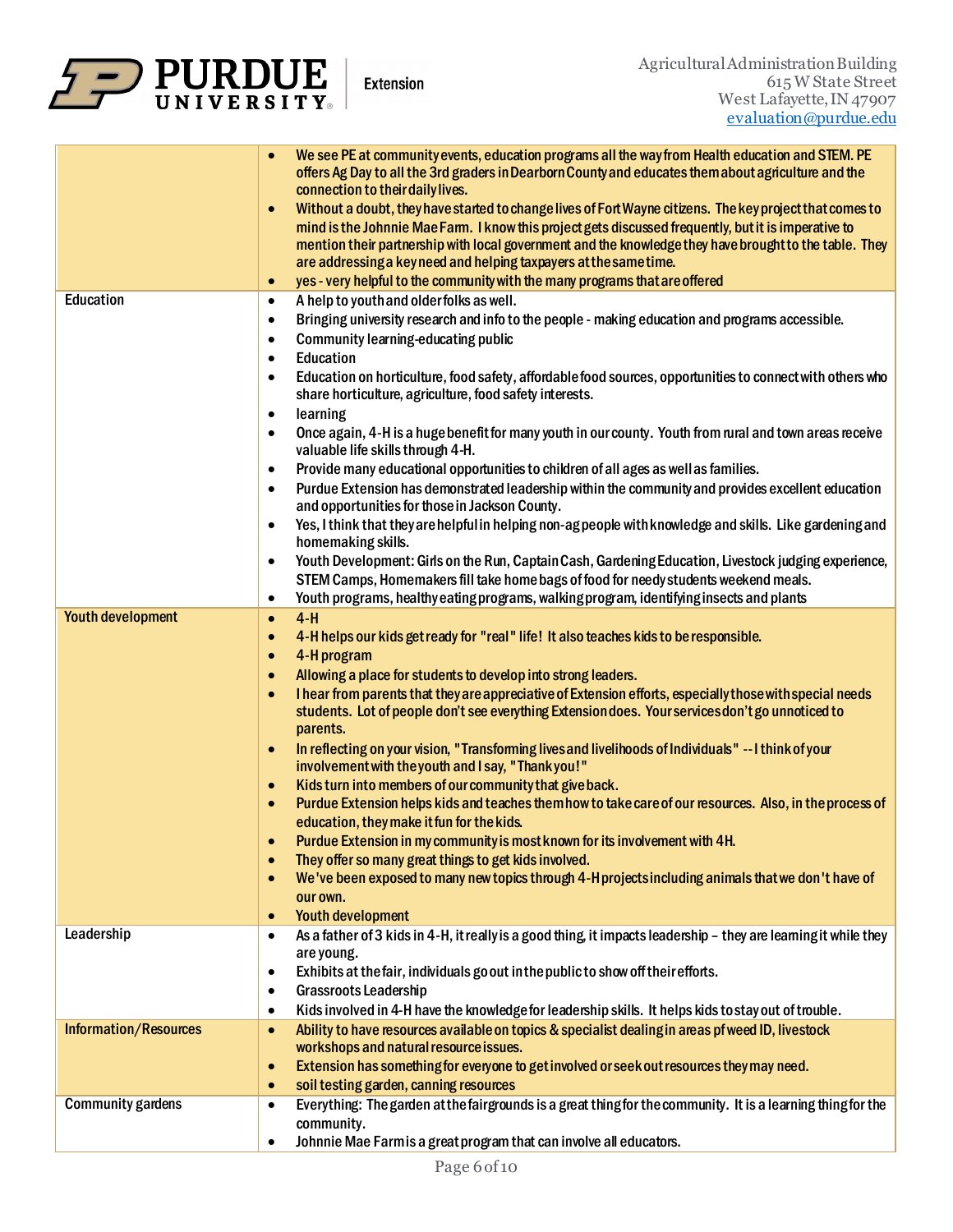

|                              |           | Purdue offers educational programs for all age groups, building a diverse community, helping with<br>retirement planning, and leaming opportunities. Through the community gardening groups, food is grown<br>and helps with food banks and providing locally grown food reducing shipping costs, encourages family<br>learning and helps low-income families eat healthier. |
|------------------------------|-----------|------------------------------------------------------------------------------------------------------------------------------------------------------------------------------------------------------------------------------------------------------------------------------------------------------------------------------------------------------------------------------|
| Connecting / Bringing people |           | Bringing people together.                                                                                                                                                                                                                                                                                                                                                    |
| together                     |           | Help with networking (this event).                                                                                                                                                                                                                                                                                                                                           |
|                              | $\bullet$ | The Extension program gives an opportunity to learn and grow in a safe environment. Purdue is building<br>a more vibrant and diverse community. They are increasing our skills and increasing community<br>bonding/friendships.                                                                                                                                              |
| <b>Other</b>                 |           | <b>Access</b>                                                                                                                                                                                                                                                                                                                                                                |

### Ideas for Extension

Board members provided their ideas about what more Purdue Extension could be doing in the community. Most common themes were:

- 1. More promotion / marketing,
- 2. Continue the great work,
- 3. More topics, programs, resources,
- 4. Work with community groups / partners / agencies, and
- 5. More Extension staff more pay.

Table 3 provides the common themes and board member responses.

#### Table 3. What More Purdue Extension Could be Doing in Communities

| <b>Common Themes</b>       | <b>Responses</b>                                                                                                                                                                                                                                                                                                                                                                                                                                                                                                                                                                                                             |
|----------------------------|------------------------------------------------------------------------------------------------------------------------------------------------------------------------------------------------------------------------------------------------------------------------------------------------------------------------------------------------------------------------------------------------------------------------------------------------------------------------------------------------------------------------------------------------------------------------------------------------------------------------------|
| More promotion / marketing | Advertising of outreach programs more which is difficult to do anyways.<br>$\bullet$                                                                                                                                                                                                                                                                                                                                                                                                                                                                                                                                         |
|                            | Continue to work to advertise your offerings so community members are aware of all that Purdue has to<br>$\bullet$<br>offer.                                                                                                                                                                                                                                                                                                                                                                                                                                                                                                 |
|                            | Get the word out! More advertisements in community newsletters. Let people know that the Extension<br>$\bullet$<br>Office is not just 4-H!                                                                                                                                                                                                                                                                                                                                                                                                                                                                                   |
|                            | I think in such a small community Purdue Extension could educate the community more on what all<br>$\bullet$<br>Purdue Extension can offer the community. I've found in my community, unless you are dealing with an<br>organization, people have no idea what all the resources are that you can bring to the table.<br>I think Purdue Extension is a hidden gem in our community. I think they don't do that best at advertising<br>$\bullet$<br>or getting the word out to people who could benefit from their programs. This could be a "meeting<br>people where they are" issue that could change their delivery model. |
|                            | Information on what opportunities are available in an urban environment, they may not be widely<br>$\bullet$<br>advertised.                                                                                                                                                                                                                                                                                                                                                                                                                                                                                                  |
|                            | More community awareness of what all extension has to offer.<br>$\bullet$                                                                                                                                                                                                                                                                                                                                                                                                                                                                                                                                                    |
|                            | More visible presence in community, hidden gem. Explore ways to better market programming to<br>$\bullet$<br>increase attendance and participation in needed programs and resources.                                                                                                                                                                                                                                                                                                                                                                                                                                         |
|                            | Not Purdue Extension, per se, but we as county citizens must promote the work PE is doing, lead people<br>$\bullet$<br>to the resources-online and otherwise-available from PU.                                                                                                                                                                                                                                                                                                                                                                                                                                              |
|                            | Outreach to more kids/parents for benefits of 4-H. Many don't realize all their kids can learn and be<br>$\bullet$<br>exposed to. Others don't realize what besides 4-Hthe Extension Office can help with.                                                                                                                                                                                                                                                                                                                                                                                                                   |
|                            | Promoting of itself. A lot of the valuable education programs are in partnerships with other community<br>$\bullet$<br>groups like the parks and rec. How can we increase that visibility to the community? Allen County<br>extension has a small but mighty staff of educators that get pulled thin.                                                                                                                                                                                                                                                                                                                        |
|                            | Publicity reinforcing that 4-H is far more than animals could increase 4-H popularity.<br>$\bullet$                                                                                                                                                                                                                                                                                                                                                                                                                                                                                                                          |
|                            | Publicize the events more prominently in our community.<br>$\bullet$                                                                                                                                                                                                                                                                                                                                                                                                                                                                                                                                                         |
|                            | Publicize their educational programs. Offer more educational opportunities in different areas of the<br>$\bullet$<br>county. Increase hands-on opportunities for leaming. Create more areas and opportunities for<br>community gardening.                                                                                                                                                                                                                                                                                                                                                                                    |
| Continue great work        | Blessed by all you do!<br>$\bullet$<br>Bring back Ag Day that has been missing since COVID.<br>$\bullet$                                                                                                                                                                                                                                                                                                                                                                                                                                                                                                                     |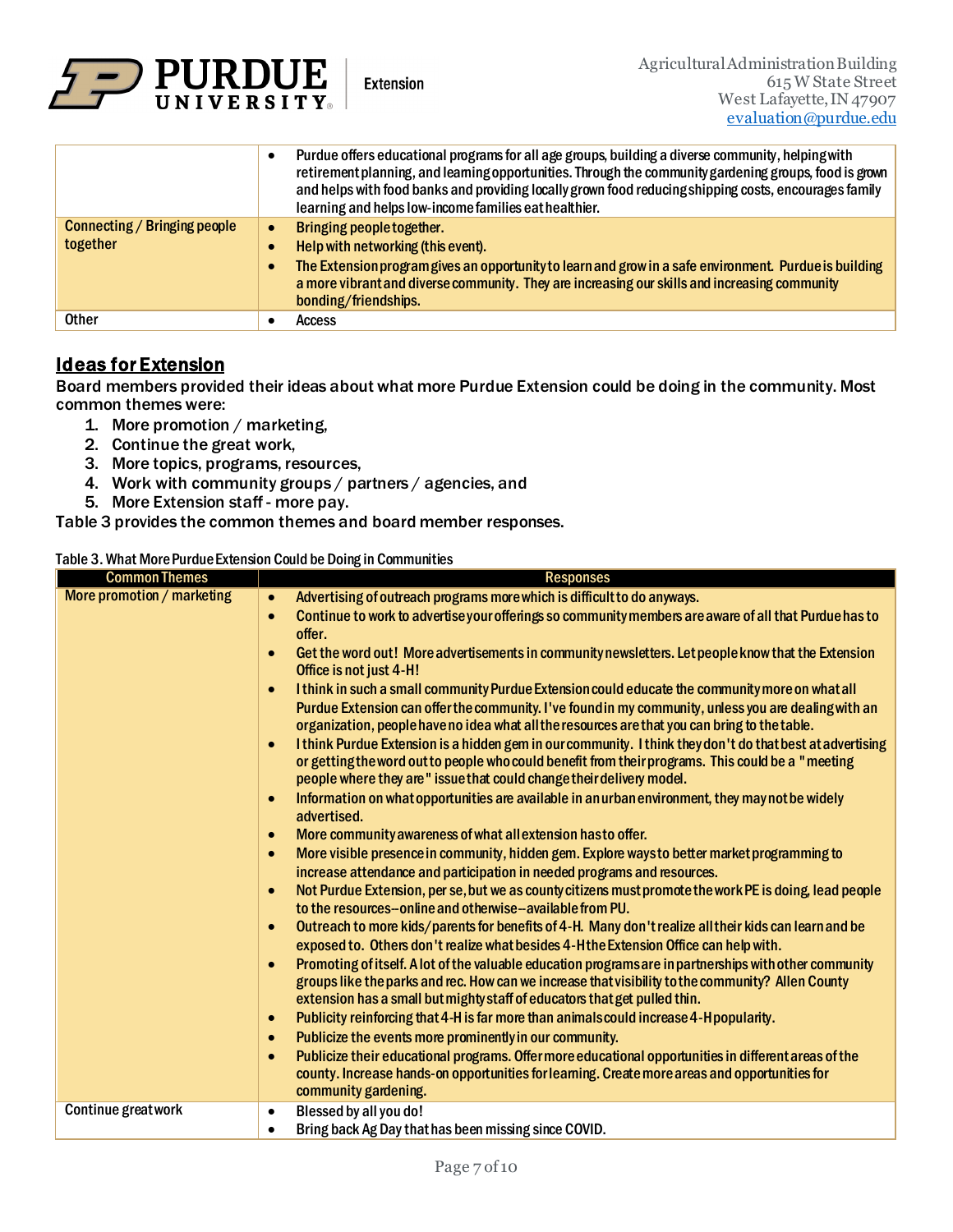

÷,

|                                  | <b>Doing Great Things</b><br>$\bullet$                                                                               |
|----------------------------------|----------------------------------------------------------------------------------------------------------------------|
|                                  | I think our extension is very active in our community and offers programming that we can benefit from.<br>$\bullet$  |
|                                  | Just continue what you are doing.<br>٠                                                                               |
|                                  | <b>Master Gardeners</b><br>$\bullet$                                                                                 |
|                                  | MC Purdue Extension goes above and beyond.<br>$\bullet$                                                              |
|                                  | outstanding resource<br>$\bullet$                                                                                    |
|                                  | Please continue doing all of your great work!<br>٠                                                                   |
| More Topics / Programs/          | continue providing resources that's relevant to community needs                                                      |
| <b>Resources</b>                 | $\bullet$                                                                                                            |
|                                  | Have guest speakers for Purdue Extension's different groups.<br>$\bullet$                                            |
|                                  | I would love to see more urban involvement. Possibly programs directed to rooftop gardens or more<br>$\bullet$       |
|                                  | community gardens.                                                                                                   |
|                                  | <b>Increase education in schools</b><br>$\bullet$                                                                    |
|                                  | It appears there is a great need for mentorship and space for people to connect and share life together<br>$\bullet$ |
|                                  | Keep offering non-biased science-based programming. Provide more insect/disease management skills<br>$\bullet$       |
|                                  | related to gardening and landscaping. Offer classes on soil health, food deserts, increasing donations to            |
|                                  | food banks, nutrition and cooking classes. Increase growing opportunities to help with low-income                    |
|                                  | residents access to fresh produce.                                                                                   |
|                                  | <b>Mental health for youth</b><br>$\bullet$                                                                          |
|                                  | <b>More Commercial Applicator Training opportunity.</b><br>$\bullet$                                                 |
|                                  | Purdue can alert the residents to potential problems dealing with landscapes and gardening to better<br>$\bullet$    |
|                                  | prepare them and be ready. Keep offering educational opportunities related to gardening, canning, and                |
|                                  | other preserving techniques. They can partner with the Soil and Water Conservation District to help with             |
|                                  | soil health and preservation. And Purdue can reduce hurdles for donating produce to the community and                |
|                                  | securing more properties for community gardens.                                                                      |
| Work with community groups /     | Collaborate closer with other agencies.<br>$\bullet$                                                                 |
| partners / agencies              | Community partners should be looking for ways to give back to Purdue Extension!!<br>$\bullet$                        |
|                                  | Field Day / work with DNR. Hardest part is getting people to DNR programs, maybe more partnerships. I<br>$\bullet$   |
|                                  | would like to see a more in-depth partnership with South Dearbom Schools which involves presentations                |
|                                  | and up to date information.                                                                                          |
|                                  | I would love for WIC to continue to partner with Purdue Extension in the future regarding nutrition<br>$\bullet$     |
|                                  | education at Farmers Market days and physical exercise. Perhaps doing a physical activity                            |
|                                  | program/class with WIC could be an option or possibility in the future.                                              |
|                                  | Keep growing partnerships. Continue to connect with parents. Search out local business collaboration<br>$\bullet$    |
|                                  | and cooperation.                                                                                                     |
|                                  | Work with CoCoRaHs-Community Collaborative Rain, Hail & Snow Network.<br>$\bullet$                                   |
| More Extension staff - more pay  | Also, educators have so much on their plate. There could be a new position that handles volunteers,<br>$\bullet$     |
|                                  | coordination, other tasks, etc. To free up the educators.                                                            |
|                                  | Get an ag person or educator that is interested.<br>$\bullet$                                                        |
|                                  | I would love to see more Community Development! I would love to see a new position created. I                        |
|                                  | $\bullet$<br>understand the political challenges to this as leadership throughout the area would need to recognize   |
|                                  | why this would be so powerful. Sometimes due to the nature and amount of things the office does, I                   |
|                                  | think it is difficult to succinctly sell what Extension does - which ironically then hurts the cause for             |
|                                  | furthering the community development role.                                                                           |
|                                  | Increase the salary dollars paid to Extension leaders.<br>$\bullet$                                                  |
|                                  | We need a Community Development Educator.<br>$\bullet$                                                               |
| 4-H and Family activities        |                                                                                                                      |
|                                  | Continue reaching younger kids to increase 4-H opportunities.<br>$\bullet$                                           |
|                                  | Exchange 4-H programs.<br>$\bullet$                                                                                  |
|                                  | Provide additional opportunities for families to leam and interact together.<br>$\bullet$                            |
| 4-H Online (registration system) | Make signup for 4-Heasier (too much double entry of basic data).<br>$\bullet$                                        |
| training                         | Provide training to 4-H leaders for on-line 4-H sign up and use. We have lost 4-H families due to the<br>$\bullet$   |
|                                  | problems encountered dealing with 4-H online. It is not user friendly.                                               |
| <b>Other</b>                     | Assistance with college admission procedures.<br>$\bullet$                                                           |
|                                  | Provide in-person programming as much as possible.<br>$\bullet$                                                      |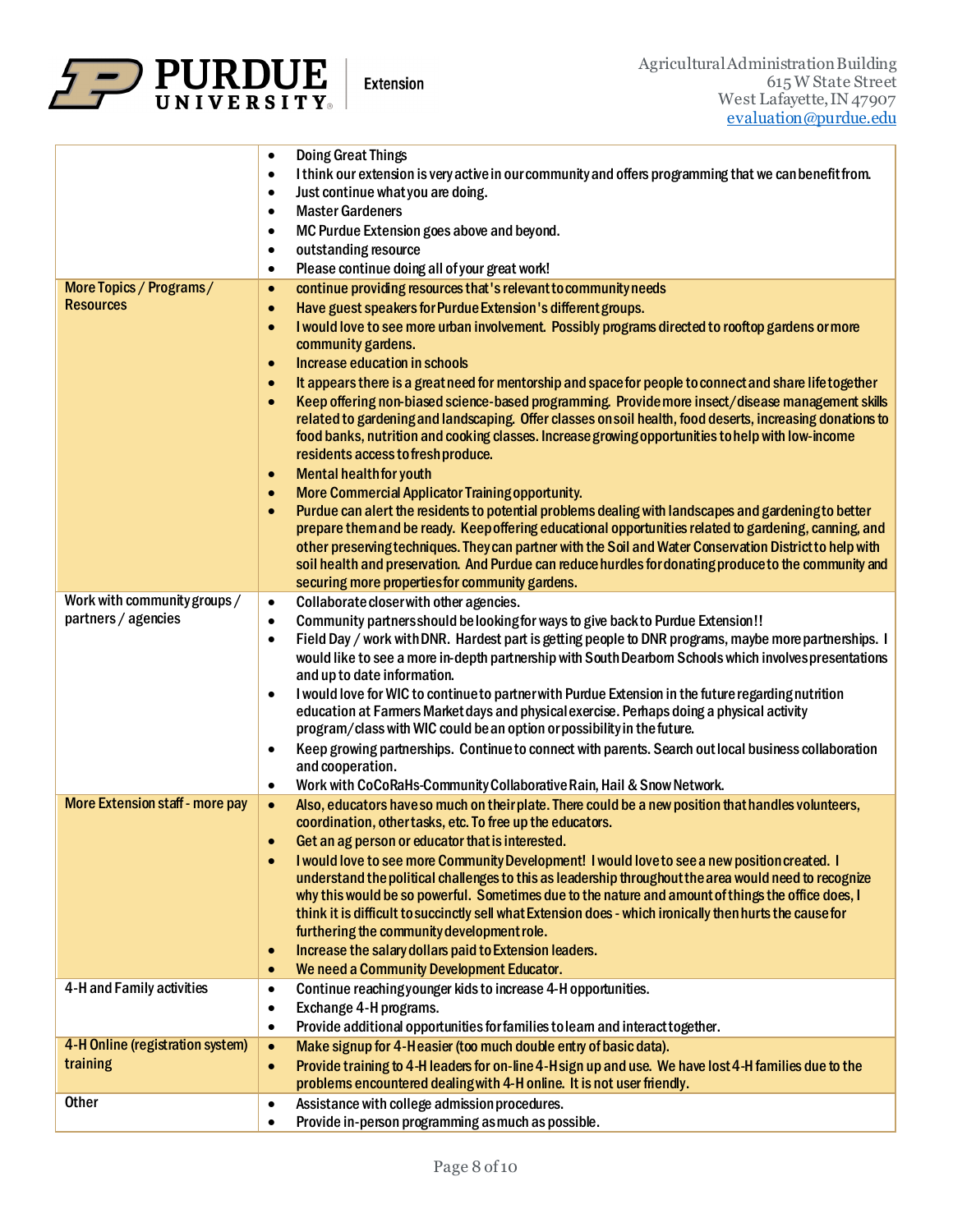

| Providing an Extension facility adequately sized, heated, cooled for meetings and gatherings. A roof that<br>does not leak would be helpful. |
|----------------------------------------------------------------------------------------------------------------------------------------------|
| They might get more involved with community service.                                                                                         |

## **Summary**

A three-question survey was created to gather input from members of the County Board meetings in February. The purpose was to focus on the vision and mission of Extension, and the value and impact on Indiana families, businesses, operations, organizations, and communities.

Board members responded how their family, operation, business, or organization had benefited from Purdue Extension. Common themes were:

- Youth development, programs and 4-H,
- Partnering with organizations and agencies,
- Workshops and programs,
- Valued community partner Community development Community coalitions,
- Resources and information for Farms / Operations / Businesses, and
- Activities for the Homemakers Clubs.

Board members shared how their communities have been impacted by Purdue Extension, in these common themes:

- Extension is a resource to the community,
- Education,
- Youth development, and
- Leadership.

Board members provided ideas about what more Purdue Extension could be doing in the community. Most common themes were:

- 1. More promotion / marketing,
- 2. Continue the great work,
- 3. More topics, programs, resources,
- 4. Work with community groups / partners / agencies, and
- 5. More Extension staff more pay.

Indiana communities have benefited from Purdue Extension. Communities are impacted by Purdue Extension as a resource, and via education, youth development and leadership. Board members suggested Purdue Extension could do more marketing, add topics/programs, work in partnership with the community, and hire more staff and increase pay.